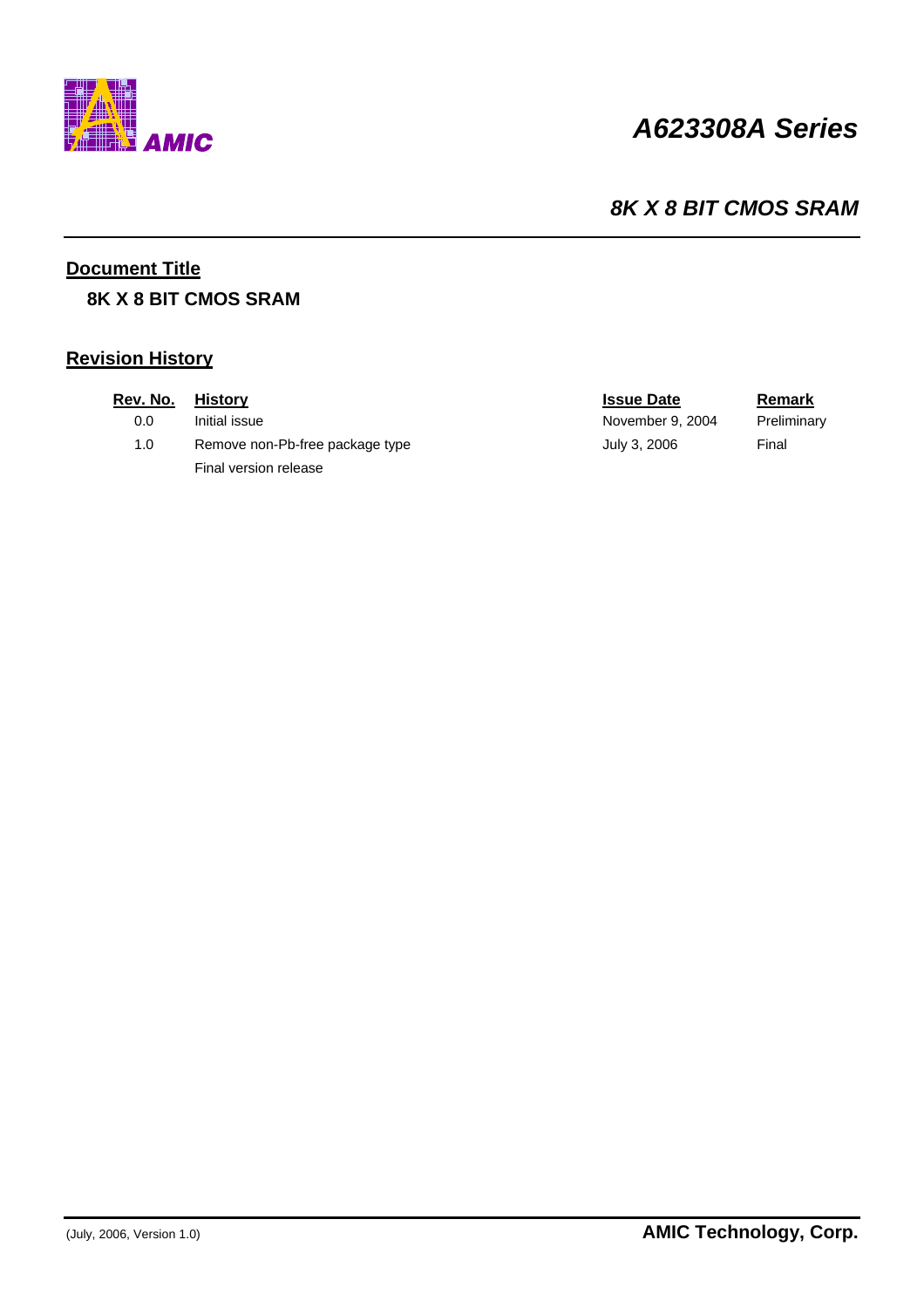

# *A623308A Series*

### *Preliminary 8K X 8 BIT CMOS SRAM*

#### **Features**

■ Power Supply Range: 4.5V to 5.5V

| ■ Access times: 70 ns                         |                        |
|-----------------------------------------------|------------------------|
| A623308A-S series:                            | Operating: 35mA (max.) |
|                                               | Standby: 10uA (max.)   |
| A623308A-SI/SU series: Operating: 35mA (max.) |                        |
|                                               | Standby: 15µA (max.)   |

- Extended operating temperature range:  $0^{\circ}$ C to  $70^{\circ}$ C for -S series, -25°C to 85°C for -SI series, -40°C to 85°C for -SU series.
- Full static operation, no clock or refreshing required
- All inputs and outputs are directly TTL-compatible
- Common I/O using three-state output
- Data retention voltage: 2.0V (min.)
- Available in 28-pin, DIP/SOP and TSOP
- Pb-Free package only
- All Pb-free (Lead-free) products are RoHS compliant

#### **General Description**

The A623308A is a low operating current 65,536-bit static random access memory organized as 8,192 words by 8 bits and operates on a voltage from 4.5V to 5.5V.

Inputs and three-state outputs are TTL compatible and allow for direct interfacing with common system bus structures.

#### **Pin Configurations**

#### **DIP / SOP TSOP**



Minimum standby power is drawn by this device when  $\overline{CE}$ is at a high level, independent of the other input levels. Data retention is guaranteed at a power supply voltage as low as 2.0V.

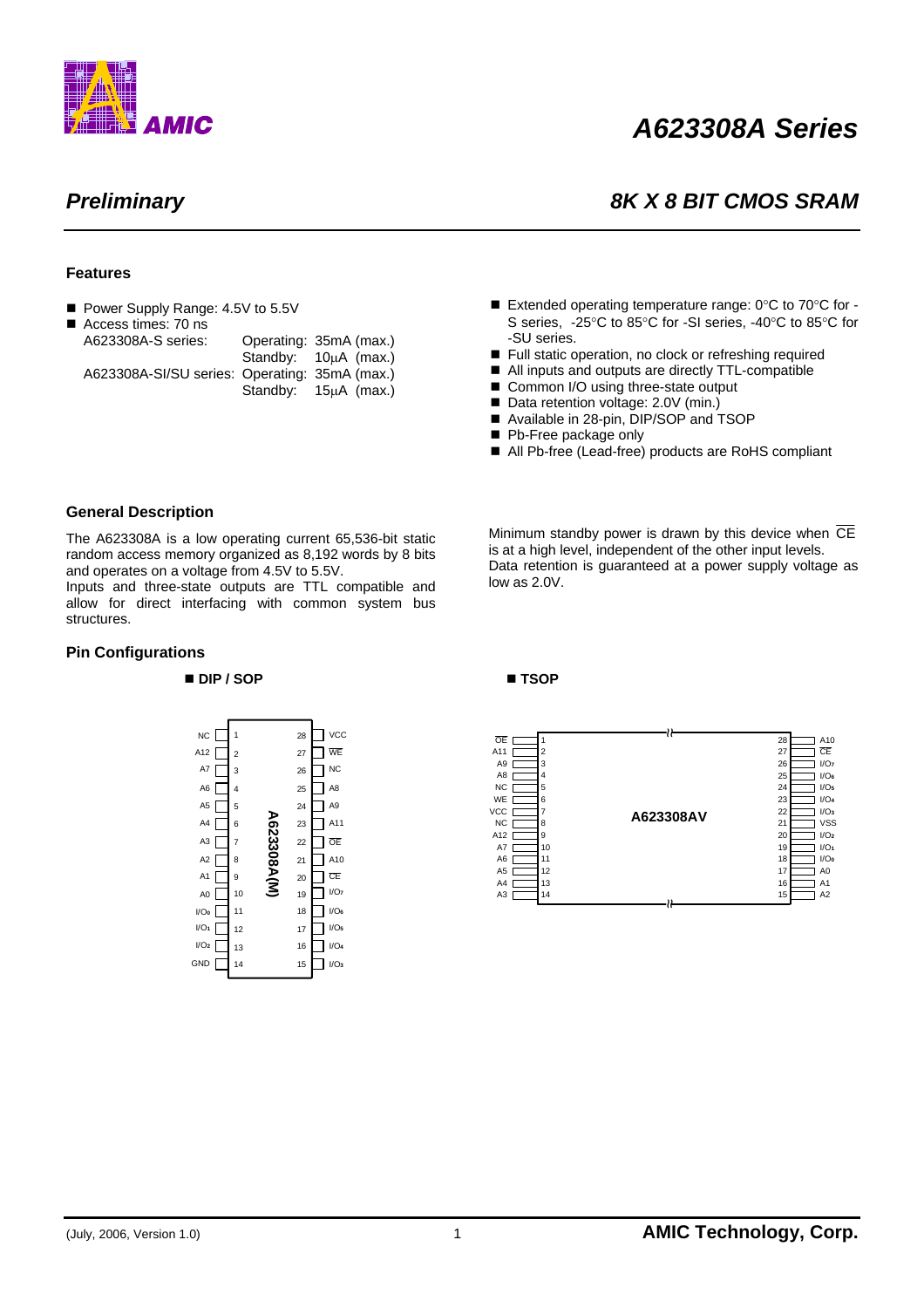

### **Block Diagram**



### **Pin Descriptions – DIP / SOP**

| Pin No.         | <b>Symbol</b> | <b>Description</b>   |
|-----------------|---------------|----------------------|
| 1, 26           | <b>NC</b>     | No Connection        |
| 2-10, 21, 23-25 | A0 - A12      | Address Input        |
| 11-13, 15-19    | $I/O0 - I/O7$ | Data Input/Output    |
| 20              | <b>CF</b>     | Chip Enable          |
| 22              | OF            | <b>Output Enable</b> |
| 27              | WF            | Write Enable         |
| 28              | <b>VCC</b>    | Power Supply         |
| 14              | GND           | Ground               |

### **Pin Description-TSOP**

| Pin No.       | <b>Symbol</b> | <b>Description</b>   |
|---------------|---------------|----------------------|
| 5, 8          | <b>NC</b>     | No Connection        |
| 2-4, 9-17, 28 | A0 - A12      | Address Input        |
| 18-20, 22-26  | $I/O0 - I/O7$ | Data Input/Output    |
| 27            | CE            | Chip Enable          |
| 1             | <b>OF</b>     | <b>Output Enable</b> |
| 6             | <b>WF</b>     | Write Enable         |
| 7             | <b>VCC</b>    | Power Supply         |
| 21            | GND           | Ground               |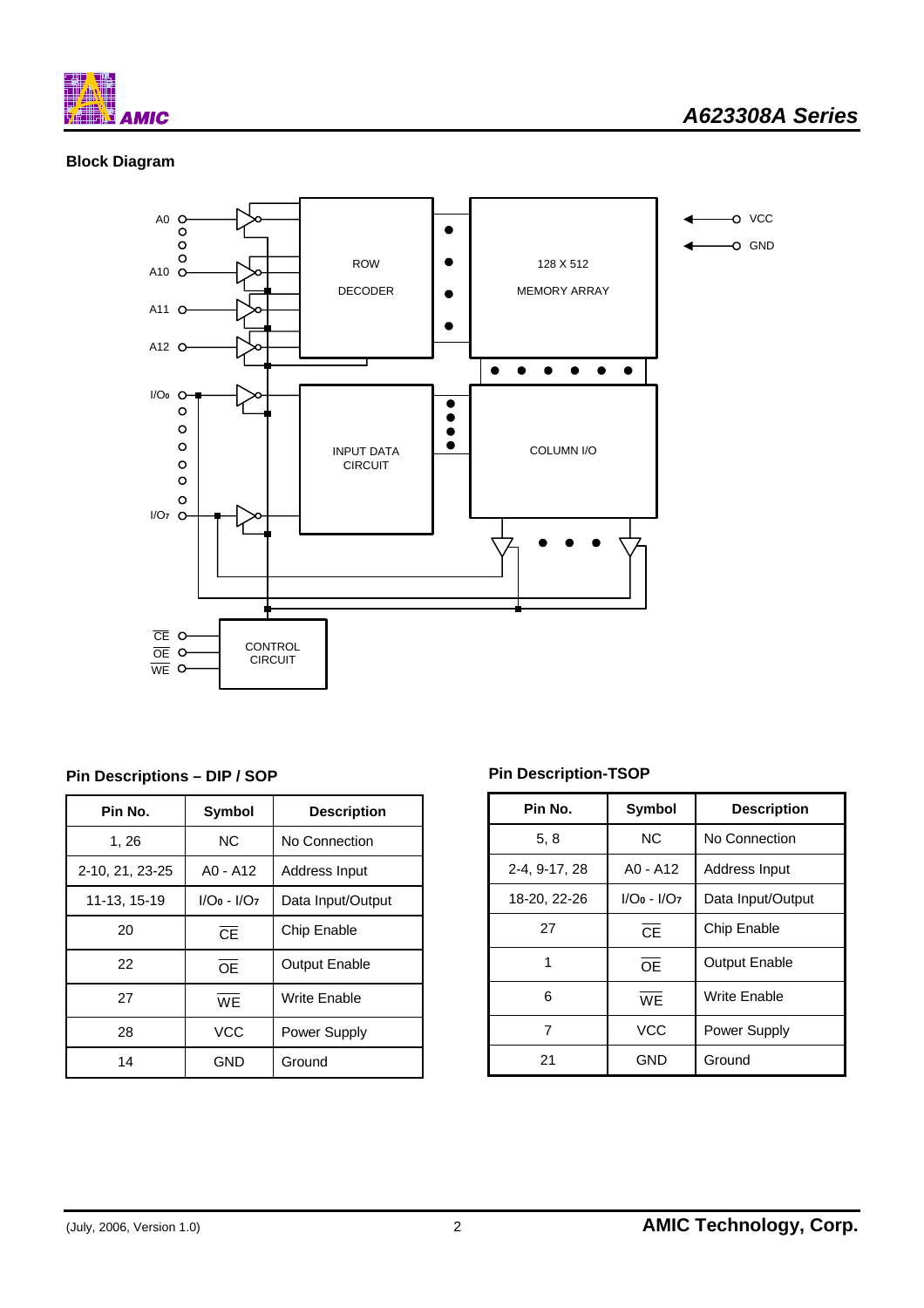### **Recommended DC Operating Conditions**

| $(T_A = 0^{\circ}C$ to +70°C, -25°C to +85°C or -40°C to +85°C) |  |  |
|-----------------------------------------------------------------|--|--|
|-----------------------------------------------------------------|--|--|

| Symbol     | <b>Parameter</b>      | Min.   | Typ. | Max.        | <b>Unit</b> |
|------------|-----------------------|--------|------|-------------|-------------|
| <b>VCC</b> | <b>Supply Voltage</b> | 4.5    | 5.0  | 5.5         |             |
| <b>GND</b> | Ground                | 0      | 0    | 0           |             |
| Vш         | Input High Voltage    | 2.2    |      | $VCC + 0.5$ |             |
| VIL        | Input Low Voltage     | $-0.5$ | 0    | $+0.8$      |             |

#### **Absolute Maximum Ratings\***

| VCC to GND $\ldots \ldots \ldots \ldots \ldots \ldots \ldots \ldots$ -0.5V to +7.0V |  |
|-------------------------------------------------------------------------------------|--|
| IN, IN/OUT Volt to GND $\ldots \ldots \ldots \ldots$ -0.5V to VCC + 0.5V            |  |
|                                                                                     |  |
|                                                                                     |  |
| Storage Temperature, Tstg 55°C to +125°C                                            |  |
|                                                                                     |  |
| Soldering Temp. & Time 260°C, 10 sec                                                |  |

#### **\*Comments**

Stresses above those listed under "Absolute Maximum Ratings" may cause permanent damage to the device. These are stress ratings only. Functional operation of this device at these or any other conditions above those indicated in the operational sections of this specification is not implied and exposure to absolute maximum rating conditions for extended periods may affect device reliability.

**DC Electrical Characteristics** (T**A** = 0°C to +70°C, -25°C to +85°C or -40°C to +85°C, VCC = 5.0V ± 10%, GND = 0V)

| Symbol           | <b>Parameter</b>                      |      | A623308A-70S | A623308A-70SI/SU |              | Unit    | <b>Conditions</b>                                                                     |
|------------------|---------------------------------------|------|--------------|------------------|--------------|---------|---------------------------------------------------------------------------------------|
|                  |                                       | Min. | Max.         | Min.             | Max.         |         |                                                                                       |
| $ I_{\rm II} $   | Input Leakage Current                 | Ξ.   | 1            |                  | 1            | μA      | $V_{IN}$ = GND to VCC                                                                 |
| $ I_{LO} $       | Output Leakage Current                |      | 1            |                  | $\mathbf{1}$ | μA      | $CE = VIH$<br>$V_{\text{NO}} =$ GND to VCC                                            |
| Icc              | <b>Active Power Supply</b><br>Current |      | 5            |                  | 5            | mA      | $\overline{CE}$ = V <sub>IL</sub> , I <sub>I/O</sub> = 0mA                            |
| Icc <sub>1</sub> | <b>Dynamic Operating</b><br>Current   |      | 35           | ÷,               | 35           | mA      | Min. Cycle, Duty = 100%<br>$\overline{CE}$ = V <sub>IL</sub> , I <sub>I/O</sub> = 0mA |
| Icc <sub>2</sub> | <b>Dynamic Operating</b><br>Current   |      | 5            |                  | 5            | mA      | $CE = VIL$ , $VIH = VCC$<br>$VIL = OV, f = 1 MHz$<br>$Ivo = 0 mA$                     |
| ls B             | <b>Supply Current</b>                 |      | 0.5          |                  | 0.5          | mA      | $\overline{CE}$ = $VIH$                                                               |
| ISB <sub>1</sub> | <b>Standby Power</b>                  |      | 10           | ٠                | 15           | $\mu$ A | $\overline{\text{CE}}$ $\geq$ VCC - 0.2V<br>$V_{IN} \geq 0V$                          |
| Vol              | Output Low Voltage                    |      | 0.4          |                  | 0.4          | $\vee$  | $I$ o<br>$L = 2.1$ mA                                                                 |
| <b>V</b> он      | Output High Voltage                   | 2.4  |              | 2.4              |              | V       | $I$ он = -1.0 mA                                                                      |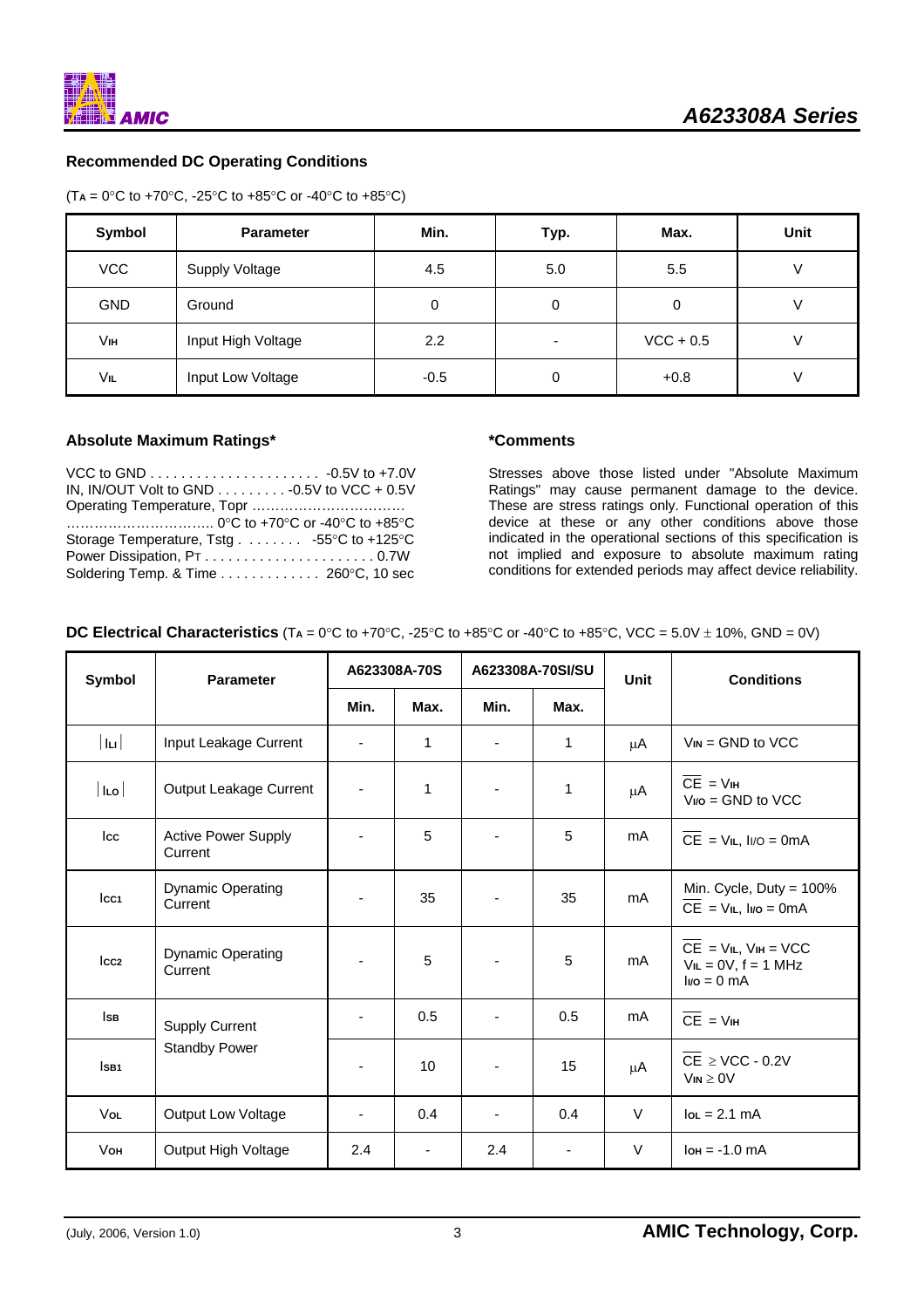

### **Truth Table**

| <b>Mode</b>           | <b>CE</b> | <b>OE</b> | <b>WE</b> | I/O Operation | <b>Supply Current</b> |
|-----------------------|-----------|-----------|-----------|---------------|-----------------------|
| Standby               | Н         | X         | X         | High Z        | ISB, ISB1             |
| <b>Output Disable</b> |           | н         | н         | High Z        | Icc, Icc1, Icc2       |
| Read                  |           |           | н         | <b>Dout</b>   | Icc, Icc1, Icc2       |
| Write                 |           | Χ         |           | Din           | Icc, Icc1, Icc2       |

Note: X: H or L

### **Capacitance**  $(T_A = 25^{\circ}C, f = 1.0 \text{ MHz})$

| Symbol   | <b>Parameter</b>         | Min.                     | Max. | Unit | <b>Conditions</b> |
|----------|--------------------------|--------------------------|------|------|-------------------|
| $Cin^*$  | Input Capacitance        | $\overline{\phantom{0}}$ | 6    | рF   | $V_{IN} = 0V$     |
| $CI/O$ * | Input/Output Capacitance | $\overline{\phantom{0}}$ | 8    | рF   | $Vvo = 0V$        |

\* These parameters are sampled and not 100% tested.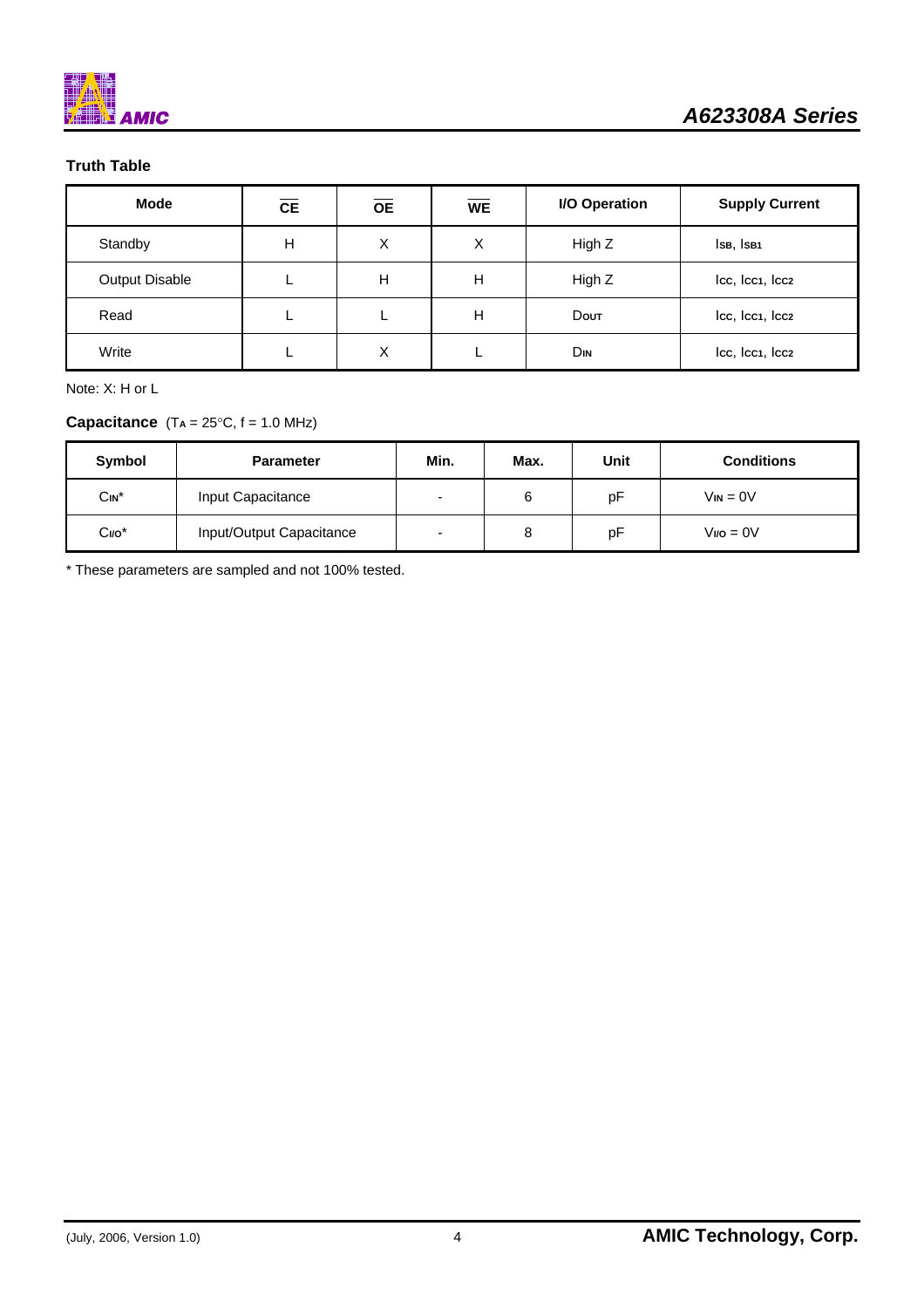

| <b>Symbol</b> | <b>Parameter</b>                   |                          | A623308A-70S/SI/SU | <b>Unit</b> |  |
|---------------|------------------------------------|--------------------------|--------------------|-------------|--|
|               |                                    | Min.                     | Max.               |             |  |
| Read Cycle    |                                    |                          |                    |             |  |
| trc           | Read Cycle Time                    | 70                       | $\blacksquare$     | ns          |  |
| taa           | <b>Address Access Time</b>         |                          | 70                 | ns          |  |
| tace          | Chip Enable Access Time            | $\overline{\phantom{a}}$ | 70                 | ns          |  |
| toe           | Output Enable to Output Valid      | $\blacksquare$           | 35                 | ns          |  |
| tcLz          | Chip Enable to Output in Low Z     | 10                       |                    | ns          |  |
| tolz          | Output Enable to Output in Low Z   | 5                        |                    | ns          |  |
| tchz          | Chip Disable to Output in High Z   |                          | 25                 | ns          |  |
| touz          | Output Disable to Output in High Z |                          | 25                 | ns          |  |
| toн           | Output Hold from Address Change    | 10                       |                    | ns          |  |
| Write Cycle   |                                    |                          |                    |             |  |
| twc           | Write Cycle Time                   | 70                       |                    | ns          |  |
| tcw           | Chip Enable to End of Write        | 60                       |                    | ns          |  |
| tas           | Address Set up Time                | 0                        |                    | ns          |  |
| taw           | Address Valid to End of Write      | 60                       |                    | ns          |  |
| twp           | Write Pulse Width                  | 50                       |                    | ns          |  |
| twr           | Write Recovery Time                | 0                        |                    | ns          |  |
| twнz          | Write to Output in High Z          |                          | 25                 | ns          |  |
| tow           | Data to Write Time Overlap         | 30                       |                    | ns          |  |
| toh           | Data Hold from Write Time          | $\pmb{0}$                |                    | ns          |  |
| tow           | Output Active from End of Write    | $\sqrt{5}$               |                    | ns          |  |

#### **AC Characteristics**  $(T_A = 0^\circ C \text{ to } +70^\circ C, -25^\circ C \text{ to } +85^\circ C \text{ or } -40^\circ C \text{ to } +85^\circ C, \text{ VCC} = 5.0 \text{V} \pm 10\%)$

Notes: tchz, tohz and twhz are defined as the time at which the outputs achieve the open circuit condition and are not referred to output voltage levels.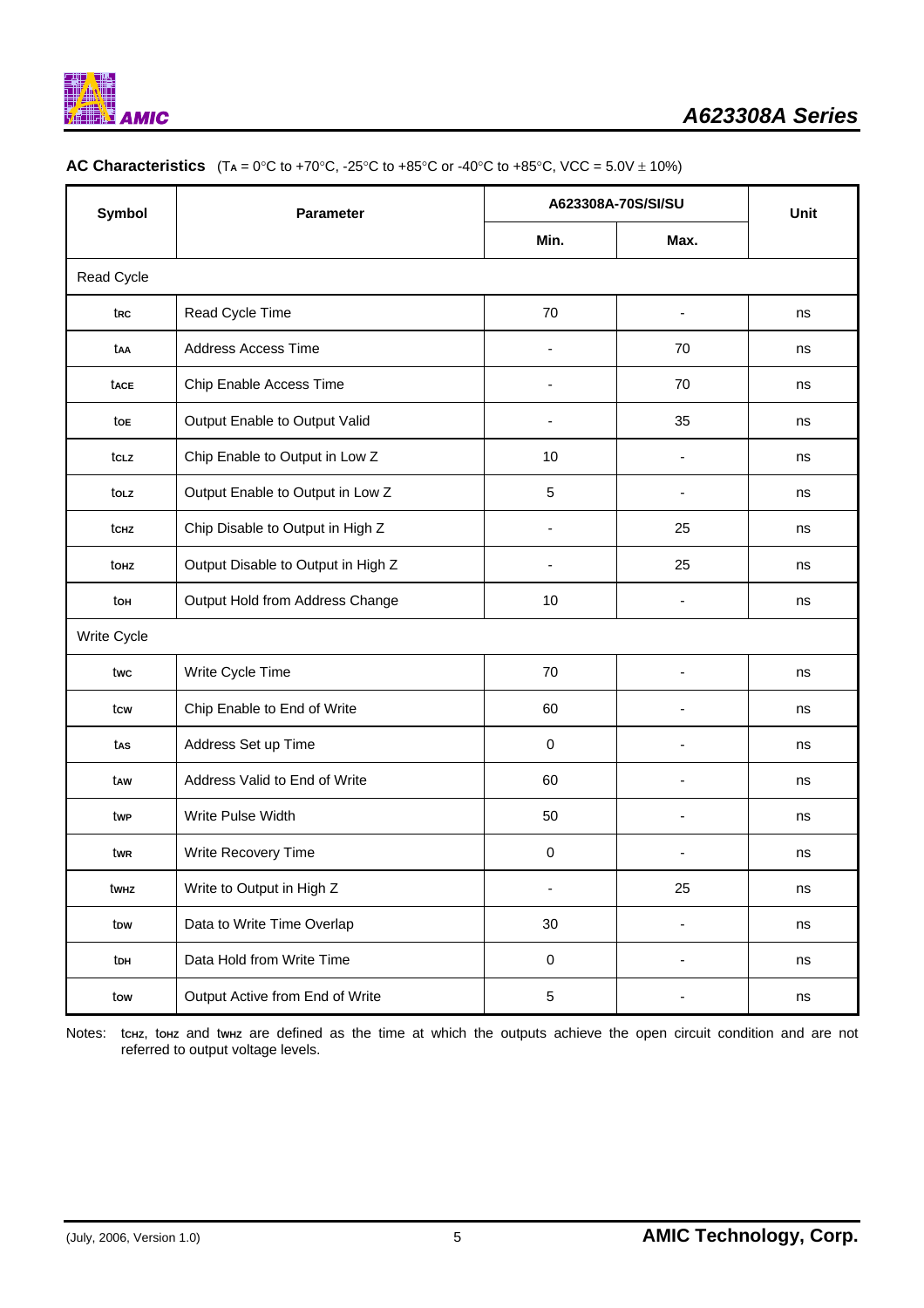

### **Timing Waveforms**

### **Read Cycle 1 (1)**



## **Read Cycle 2 (1, 2, 4)**

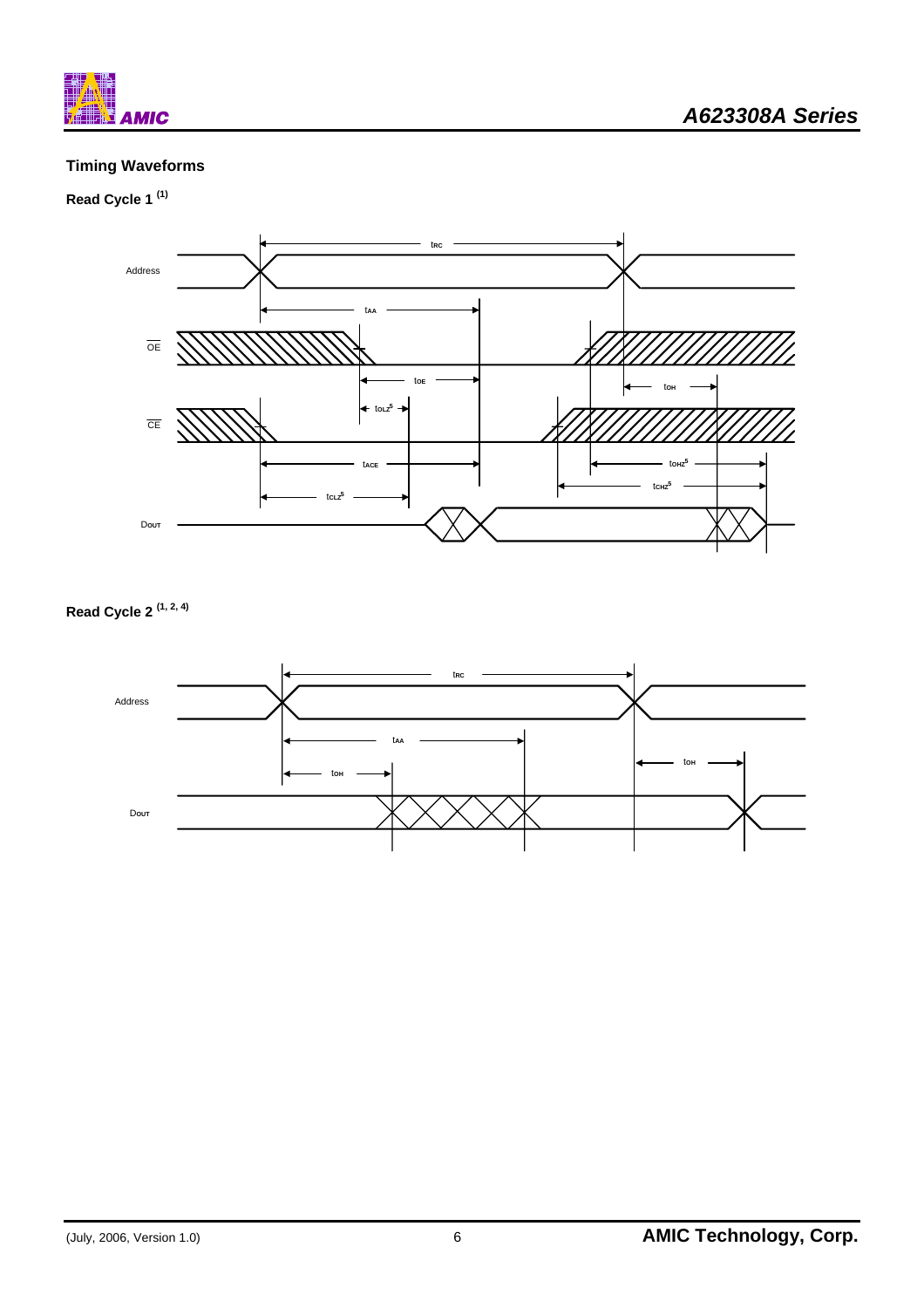

### **Timing Waveforms (continued)**

### **Read Cycle 3 (1, 3, 4)**



#### Notes: 1. WE is high for Read Cycle.

- 2. Device is continuously enabled,  $\overline{CE} = V_{IL}$ .
- 3. Address valid prior to or coincident with  $\overline{\text{CE}}$  transition low.
- 4.  $\overline{OE}$  =  $V_{IL}$ .
- 5. Transition is measured ±500mV from steady state. This parameter is sampled and not 100% tested.

#### **Write Cycle 1 (6) (Write Enable Controlled)**

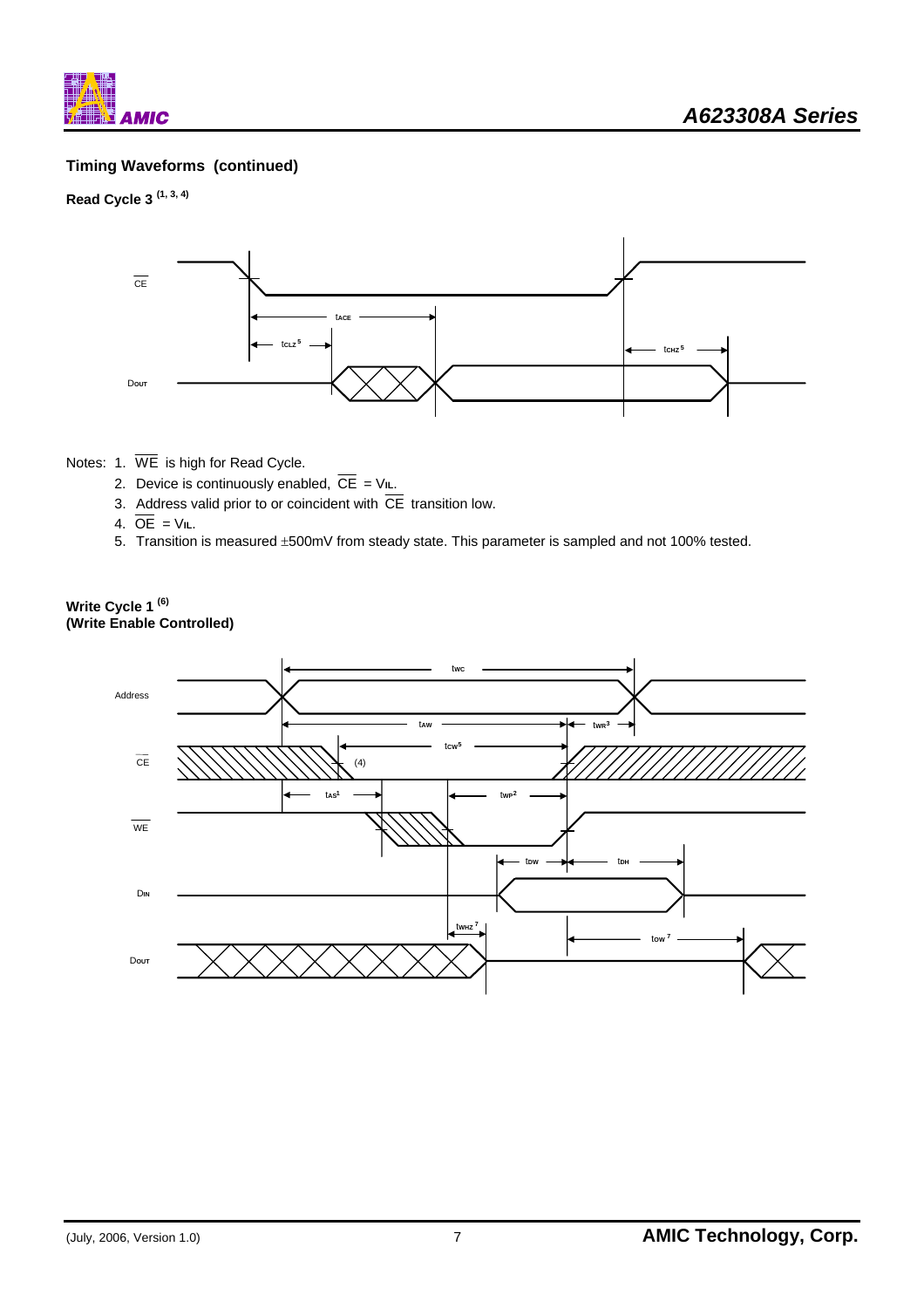

### **Timing Waveforms (continued)**

#### **Write Cycle 2 (6) (Chip Enable Controlled)**



Notes: 1. tas is measured from the address valid to the beginning of Write.

- 2. A Write occurs during the overlap (twp) of a low  $\overline{CE}$  and a low  $\overline{WE}$ .
- 3. twn is measured form the earliest of  $\overline{\text{CE}}$  or  $\overline{\text{WE}}$  going high to the end of the Write cycle.
- 4. If the  $\overline{CE}$  low transition occurs simultaneously with the  $\overline{WE}$  low transition or after the  $\overline{WE}$  transition, outputs remain in a high impedance state.
- 5. tow is measured from the later of  $\overline{CE}$  going low to the end of Write.
- 6. OE level is high or low.
- 7. Transition is measured ±500mV from steady. This parameter is sampled and not 100% tested.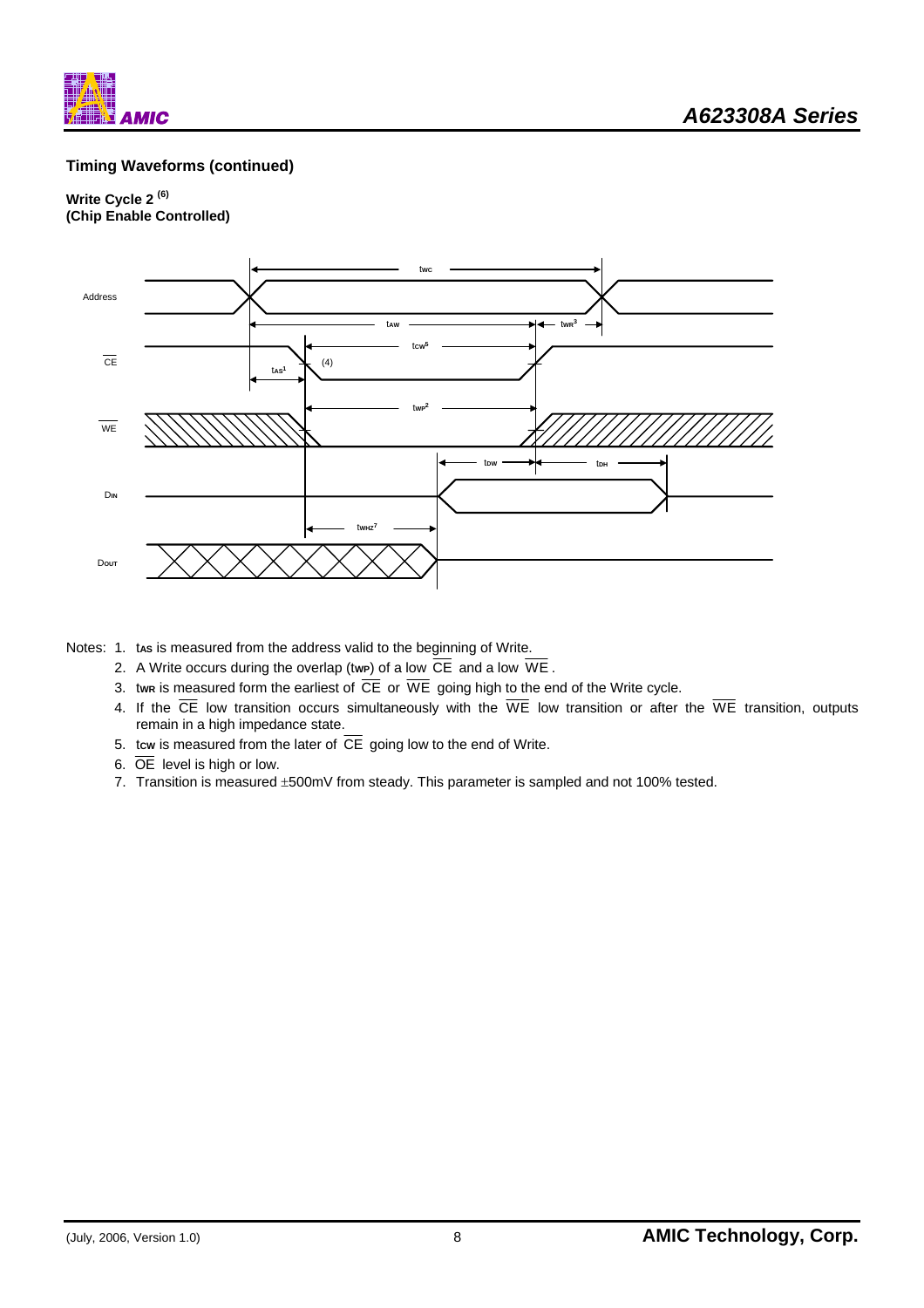

### **AC Test Conditions**

| Input Pulse Levels                       | 0V, 3V             |
|------------------------------------------|--------------------|
| Input Rise And Fall Time                 | 5 <sub>ns</sub>    |
| Input and Output Timing Reference Levels | 1.5V               |
| Output Load                              | See Figure 1 and 2 |





Figure 1. Output Load Figure 2. Output Load for tcLz1,  **tCLZ2, tOHZ, tOLZ, tCHZ1, tCHZ2, tWHZ, and tOW** 

| <b>Data Retention Characteristics</b> $(T_A = 0^{\circ}C$ to +70 $^{\circ}C$ , -25 $^{\circ}C$ to +85 $^{\circ}C$ or -40 $^{\circ}C$ to +85 $^{\circ}C$ ) |  |
|-----------------------------------------------------------------------------------------------------------------------------------------------------------|--|
|-----------------------------------------------------------------------------------------------------------------------------------------------------------|--|

| Symbol                 | <b>Parameter</b>                    | Min.                     | Max.                     | Unit | <b>Conditions</b>                                                      |  |  |
|------------------------|-------------------------------------|--------------------------|--------------------------|------|------------------------------------------------------------------------|--|--|
| <b>V</b> <sub>DR</sub> | VCC for Data Retention              | 2.0                      | 5.5                      | V    | $\overline{\text{CE}}$ $\geq$ VCC - 0.2V                               |  |  |
| <b>ICCDR</b>           | Data Retention Current              | $\overline{\phantom{0}}$ | 3                        | μA   | $VCC = 2.0V,$<br>$\overline{CE}$ $\geq$ VCC - 0.2V<br>$V_{IN} \geq 0V$ |  |  |
| tc <sub>DR</sub>       | Chip Disable to Data Retention Time | 0                        | $\overline{\phantom{0}}$ | ns   |                                                                        |  |  |
| tr                     | <b>Operation Recovery Time</b>      | trc                      | -                        | ns   | See Retention Waveform                                                 |  |  |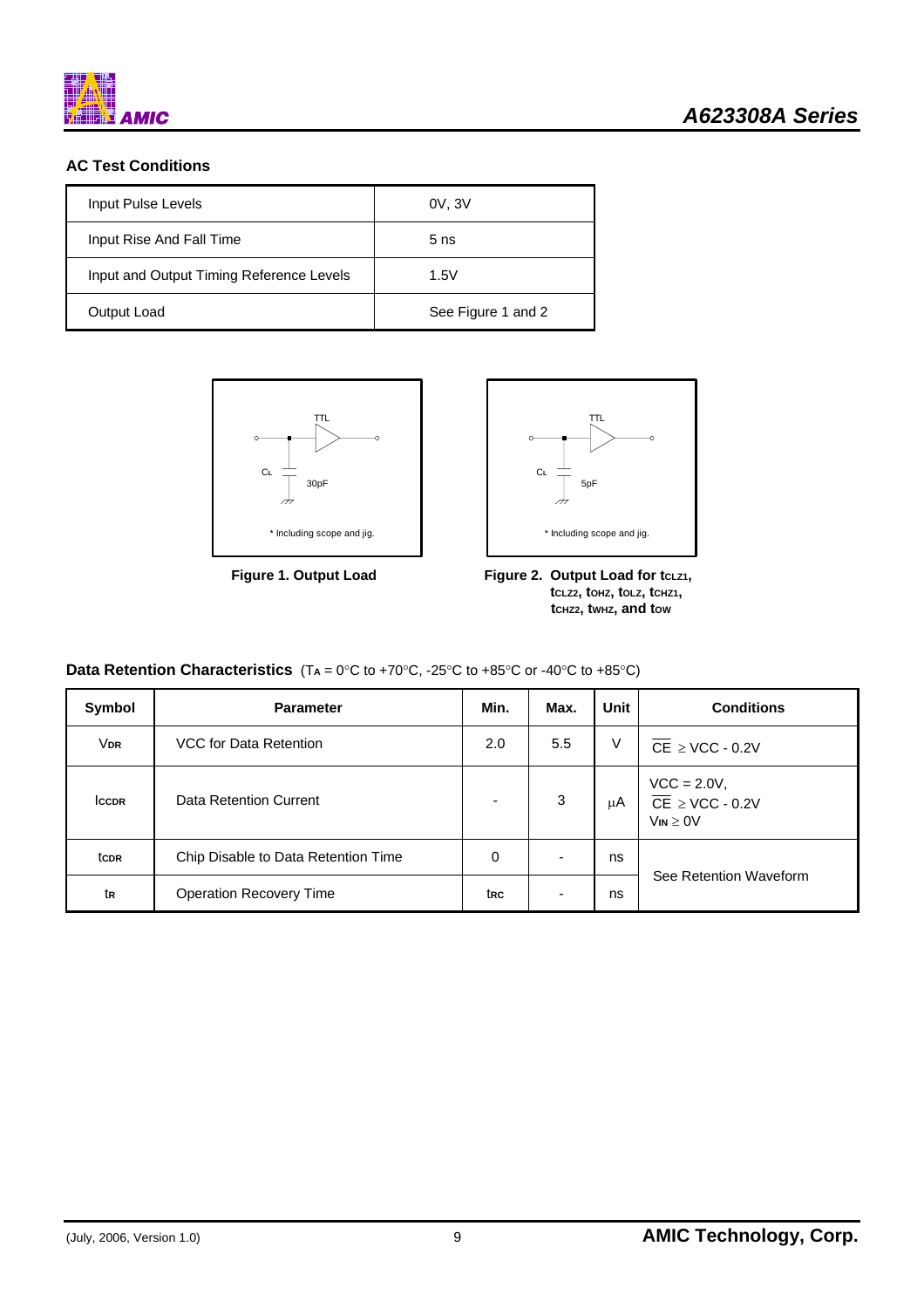

### **Low VCC Data Retention Waveform**



### **Ordering Information**

| Part No.        | Access Time (ns) | <b>Operating Current</b><br>Max. (mA) | <b>Standby Current</b><br>Max. $(\mu A)$ | Package                    |  |
|-----------------|------------------|---------------------------------------|------------------------------------------|----------------------------|--|
| A623308A-70SF   |                  | 35                                    | 10                                       | 28L Pb-Free DIP            |  |
| A623308AM-70SF  |                  | 35                                    | 10                                       | 28L Pb-Free SOP            |  |
| A623308AV-70SF  |                  | 35                                    | 10                                       | 28L Pb-Free TSOP (Forward) |  |
| A623308A-70SIF  |                  | 35                                    | 15                                       | 28L Pb-Free DIP            |  |
| A623308AM-70SIF | 70               | 35                                    | 15                                       | 28L Pb-Free SOP            |  |
| A623308AV-70SIF |                  | 35                                    | 15                                       | 28L Pb-Free TSOP (Forward) |  |
| A623308A-70SUF  |                  | 35                                    | 15                                       | 28L Pb-Free DIP            |  |
| A623308AM-70SUF |                  | 35                                    | 15                                       | 28L Pb-Free SOP            |  |
| A623308AV-70SUF |                  | 35                                    | 15                                       | 28L Pb-Free TSOP (Forward) |  |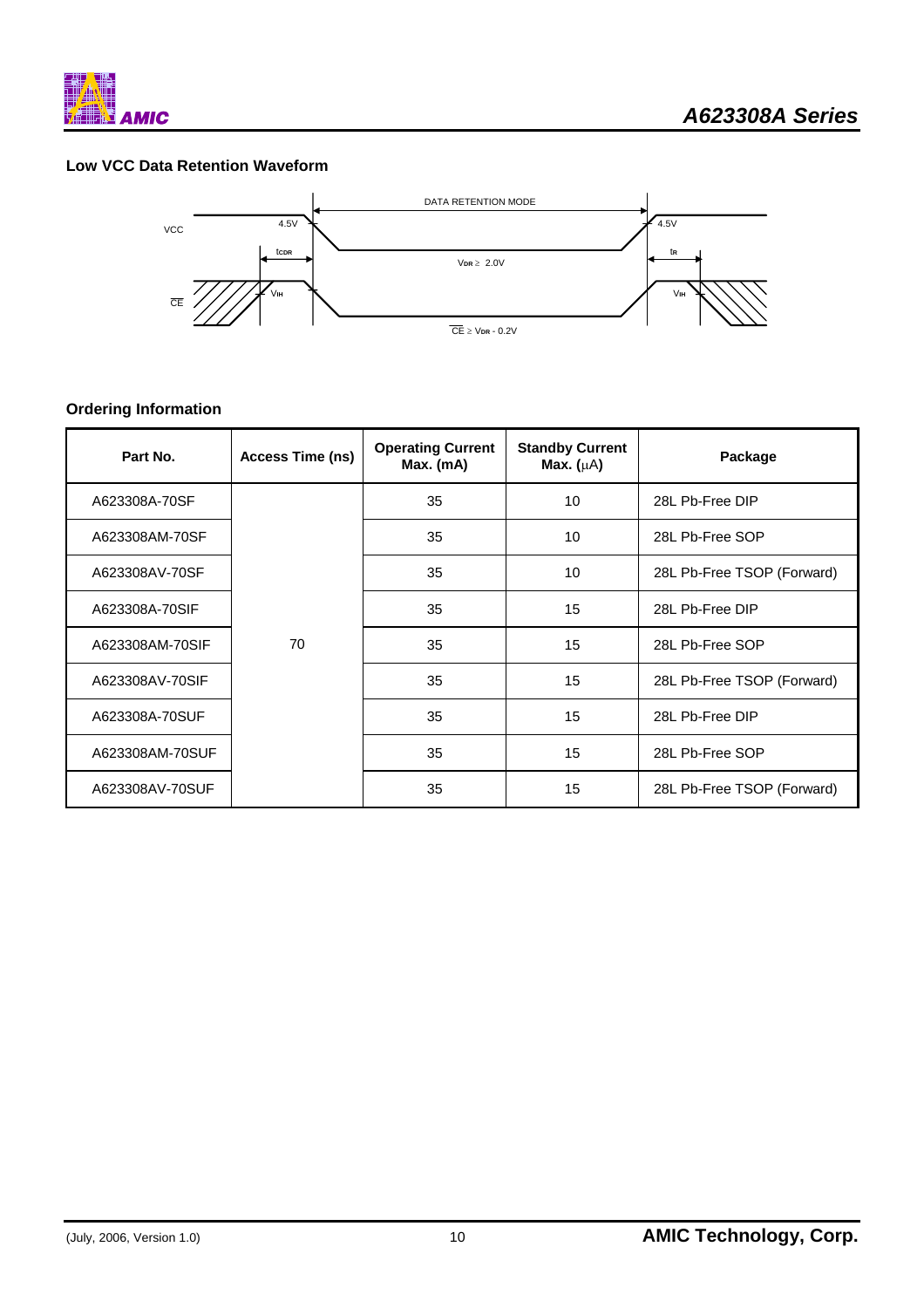

### *A623308A Series*

### **Package Information**

### **P-DIP 28L Outline Dimensions** unit: inches/mm



|                | Dimensions in inches |       |              | Dimensions in mm |       |              |  |
|----------------|----------------------|-------|--------------|------------------|-------|--------------|--|
| Symbol         | Min                  | Nom   | Max          | Min              | Nom   | Max          |  |
| A              |                      |       | 0.210        |                  |       | 5.33         |  |
| A1             | 0.010                |       |              | 0.25             |       |              |  |
| A2             | 0.150                | 0.155 | 0.160        | 3.81             | 3.94  | 4.06         |  |
| в              | 0.016                | 0.018 | 0.022        | 0.41             | 0.46  | 0.56         |  |
| B <sub>1</sub> | 0.058                | 0.060 | 0.064        | 1.47             | 1.52  | 1.63         |  |
| С              | 0.008                | 0.010 | 0.014        | 0.20             | 0.25  | 0.36         |  |
| D              |                      | 1.460 | 1.470        |                  | 37.08 | 37.34        |  |
| E              | 0.590                | 0.600 | 0.610        | 14.99            | 15.24 | 15.49        |  |
| E <sub>1</sub> | 0.540                | 0.545 | 0.550        | 13.72            | 13.84 | 13.97        |  |
| e <sub>1</sub> | 0.090                | 0.100 | 0.110        | 2.29             | 2.54  | 2.79         |  |
| L              | 0.120                | 0.130 | 0.140        | 3.05             | 3.30  | 3.56         |  |
| α              | 0°                   |       | $15^{\circ}$ | $0^{\circ}$      |       | $15^{\circ}$ |  |
| ea             | 0.630                | 0.650 | 0.670        | 16.00            | 16.51 | 17.02        |  |
| S              |                      |       | 0.090        |                  |       | 2.29         |  |

**Notes:** 

1. The maximum value of dimension D includes end flash.

2. Dimension E**1** does not include resin fins.

3. Dimension S includes end flash.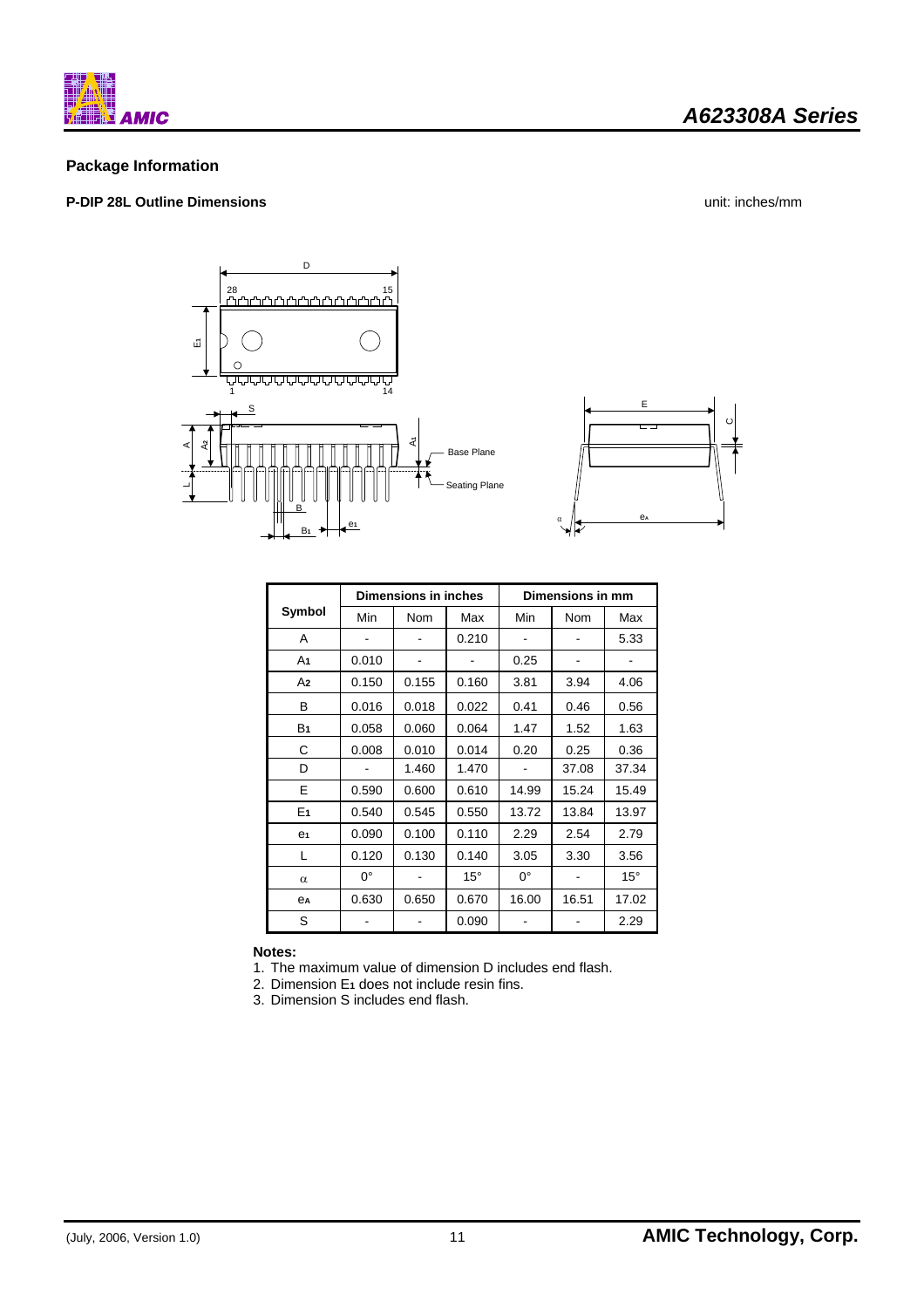

### **Package Information**

### **SOP (W.B.) 28L Outline Dimensions** unit: inches/mm







|          | <b>Dimensions in inches</b> |       |       | Dimensions in mm |       |       |  |
|----------|-----------------------------|-------|-------|------------------|-------|-------|--|
| Symbol   | Min                         | Nom   | Max   | Min              | Nom   | Max   |  |
| A        |                             |       | 0.112 |                  |       | 2.85  |  |
| A1       | 0.004                       |       |       | 0.10             |       |       |  |
| A2       | 0.093                       | 0.098 | 0.103 | 2.36             | 2.49  | 2.62  |  |
| в        | 0.014                       | 0.016 | 0.020 | 0.36             | 0.41  | 0.51  |  |
| C        | 0.008                       | 0.010 | 0.012 | 0.20             | 0.25  | 0.30  |  |
| D        |                             | 0.713 | 0.728 |                  | 18.11 | 18.49 |  |
| E        | 0.326                       | 0.331 | 0.336 | 8.28             | 8.41  | 8.53  |  |
| لعا      | 0.044                       | 0.050 | 0.056 | 1.12             | 1.27  | 1.42  |  |
| н        | 0.453                       | 0.465 | 0.477 | 11.51            | 11.81 | 12.12 |  |
| L        | 0.028                       | 0.036 | 0.044 | 0.71             | 0.91  | 1.12  |  |
| L1       | 0.059                       | 0.067 | 0.075 | 1.50             | 1.70  | 1.91  |  |
| S        |                             |       | 0.047 |                  |       | 1.19  |  |
| у        |                             |       | 0.004 |                  |       | 0.10  |  |
| $\theta$ | 0°                          |       | 8°    | $0^{\circ}$      |       | 8°    |  |

**Notes:** 

1. The maximum value of dimension D includes end flash.

2. Dimension E does not include resin fins.

3. Dimension S includes end flash.